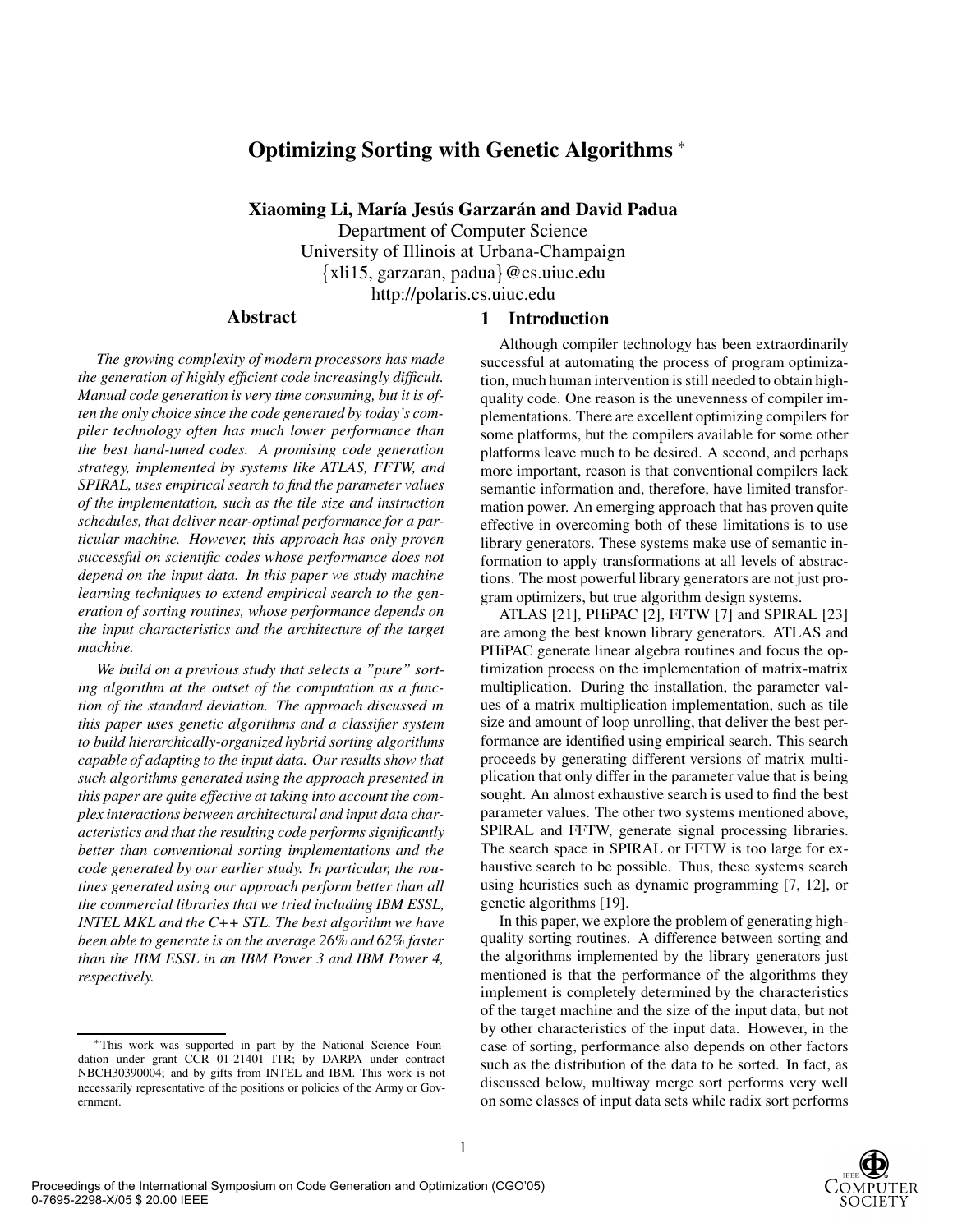poorly on these sets. For other data set classes we observe the reverse situation. Thus, the approach of today's generators is useful to optimize the parameter values of a sorting algorithm, but not to select the best sorting algorithm for a given input. To adapt to the characteristics of the input set, in [14] we used the distribution of the input data to select a sorting algorithm. Although this approach has proven quite effective, the final performance is limited by the performance of the sorting algorithms - multiway merge sort, quicksort and radix sort are the choices in [14] - that can be selected at run time.

In this paper, we extend and generalize our earlier approach [14]. Our new library generator produces implementations of composite sorting algorithms in the form of a hierarchy of *sorting primitives* whose particular shape ultimately depends on the architectural features of the target machine and the characteristics of the input data. The intuition behind this is that different sorting algorithms perform differently depending on the characteristic of each partition and as a result, the optimal sorting algorithm should be the composition of these different sorting algorithms. Besides the sorting primitives, the generated code contains *selection primitives* that dynamically select the composite algorithm as a function of the characteristics of the data in each partition. During the installation time, our new library approach searches for the function that maps the characteristics of the input to the best sorting algorithms using genetic algorithms [3, 8, 16, 22]. Genetic algorithms have also been used to search for the appropriate formula in SPIRAL [19] and for traditional compiler optimizations [4, 6, 20].

Our results show that our approach is very effective. The best algorithm we have generated is on the average 36% faster than the best "pure" sorting routine, being up to  $45\%$ faster. Our sorting routines perform better than all the commercial libraries that we have tried including IBM ESSL, INTEL MKL and the STL of C++. On the average, the generated routines are 26% and 62% faster than the IBM ESSL in an IBM Power 3 and IBM Power 4, respectively.

The rest of this paper is organized as follows. Section 2 discusses the primitives that we use to build sorting algorithms. Section 3 explains why we chose genetic algorithms for the search and explains some details of the algorithm that we implemented. Section 4 shows performance results. Section 5 outlines how to use genetic algorithms to generate a classifier sytem for sorting routines, and finally Section 6 presents out conclusion.

# **2 Sorting Primitives**

In this section, we describe the building blocks of our composite sorting algorithms. These primitives were selected based on experiments with different sorting algorithms and the study of the factors that affect their performance. A summary of the results of these experiments is presented in Figure 1, which plots the execution time of three sorting algorithms against the standard deviation of



**Figure 1: Performance impact of the standard deviation when sorting 2M and 16M keys.**

the keys to be sorted. Results are shown for Sun Ultra-Sparc III, and for two data sets sizes, 2 million(M) and 16 million(M). The three algorithms are: quicksort [10, 17], a cache-conscious radix sort (CC-radix) [11], and multiway merge sort [13]. Figure 1 shows that for 2M records, the best sorting algorithm is either quicksort or CC-radix, while, for 16M records, multiway merge or CC-radix are the best algorithms. The input characteristics that determine when CC-radix is the best algorithm is the standard deviation of the records to be sorted. CC-radix is better when the standard deviation of the records is high because if the values of the elements in the input data are concentrated around some values, it is more likely that most of these elements end up in a small number of buckets. Thus, more partition passes will have to be applied before the buckets fit into the cache and therefore more cache misses are incurred during the partitioning. Performance results on other platforms show that the general trend of the algorithms is always the same, but the performance crossover point occurs at different points on different platforms.

It has been known for many years that the performance of Quicksort can be improved when combined with other algorithms [17]. We confirmed experimentally that when the partition is smaller than a certain threshold (whose value depends on the target platform), it is better to use insertion sort or store the data in the registers and sort by exchanging values between registers [14], instead of continuing to recursively apply quicksort. Register sort is a straight-line code algorithm that performs compare-and-swap of values

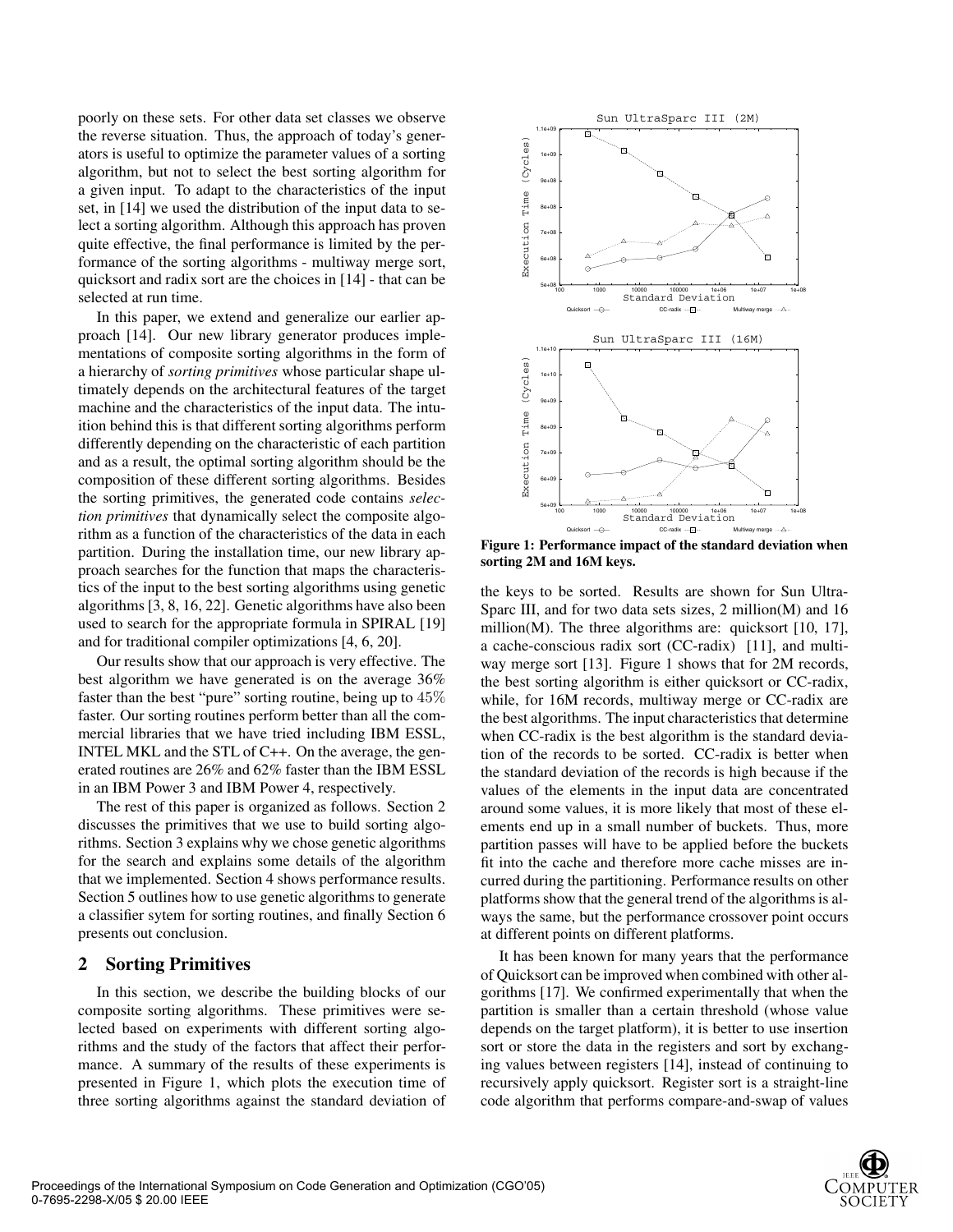stored in processor registers [13].

Darlington [5] introduced the idea of sorting primitives and identify merge sort and quicksort as two sort primitives. In this paper, we search for an optimal algorithm by building composite sorting algorithms. We use two types of primitives to build new sorting algorithms: sorting and selection primitives. Sorting primitives represent a pure sorting algorithm that involves partitioning the data, such as radix sort, merge sort and quicksort. Selection primitives represent a process to be executed at runtime that dynamically decide which sorting algorithm to apply.

The composite sorting algorithm considered in this paper assume that the data is stored in consecutive memory locations. The data is then recursively partitioned using one of four partitioning methods. The recursive partitioning ends when a leaf sorting algorithm is applied to the partition. We now describe the four partitioning primitives followed by a description of the two leaf sorting primitives. For each primitive we also identify the parameter values that must be searched by the library generator.

1.  $Divide - by - Value (DV)$ 

This primitive corresponds to the first phase of quicksort which, in the case of a binary partition, selects a pivot and reorganizes the data so that the first part of the vector contains the keys with values smaller than the pivot, and the second part those that are greater than or equal to the pivot. In our work, the DV primitive can partition the set of records into two or more parts using a parameter  $np$ that specifies the number of pivots. Thus, this primitive divides the input set into  $np + 1$  partitions and rearranges the data around the  $np$  pivots.

### 2.  $Divide - by - position (DP)$

This primitive corresponds to multiway merge sort and the initial step breaks the input array of keys into two or more partitions or subsets of the same size. It is implicit in the DP primitive that, after all the partitions have been processed, the partitions are merged to obtain a sorted array. The merging is accomplished using a heap or priority queue [13]. The merge operation works as follows. At the beginning the leaves of the heap are the first elements of each partition. Then, pairs of leaves are compared, the smaller is promoted to the parent node, and a new element from the partition that contained the promoted element becomes a leaf. This is done recursively until the heap is full. After that, the element at the top of the heap is extracted, placed in the destination vector, a new element from the corresponding subset is promoted, and the process repeats again. Figure 2 shows a picture of the heap.

The heap is implemented as an array where siblings are located in consecutive positions. When merging using the heap, the operation of finding the child with the smallest key is executed repetitively. If the number of children of each parent is smaller than the number of nodes that fit in a cache line, the cache line will be under-utilized. To solve



**Figure 2: Multiway Merge.**

this problem we use a heap with a fanout that is a multiple of  $A/r$  where A is the size of the cache line and r the size of each node. That is, each parent of our heap has  $A/r$ children [14]. This takes maximum advantage of spatial locality. Of course, for this to be true, the array structure implementing the heap needs to be properly aligned.

The DP primitive has two parameters: size that specifies the size of each partition, and  $fanout$ , that specifies the number of children of each node of the heap.

# 3.  $Divide - by - radix$  (DR)

The Divide-by-Radix primitive corresponds to a step of the radix sort algorithm. The DR primitive distributes the records to be sorted into buckets depending on the value of a digit in the record. Thus, if we use a radix of  $r$  bits, the records will be distributed into  $2<sup>r</sup>$  sub-buckets based on the value of a digit of  $r$  bits. Our implementation relies on the counting algorithm [13] which, for each digit, proceeds in three steps: the first step computes a histogram with the number of keys per bucket, the second computes partial sums that identify the location in the destination vector where each bucket starts, and a final step moves the keys from the source vector to the destination one.

The DR primitive has a parameter  $radix$  that specifies the size of the radix in number of bits. The position of the digit in the record is not specified in the primitive, but is determined at run time as follows. Conceptually, a counter is kept for each partition. The counter identifies the position where the digit to be used for radix sort starts. Every partition that is created inherit the counter of its parents. The counter is initialized at zero and is incremented by the size of the radix (in number of bits) each time a DR primitive is applied.

# 4. Divide  $- by - Radix - Assuming - Uniform -$ Distribution (DU)

This primitive is based on the previous DR primitive, but assumes that a digit is uniformly distributed. The computation of the histogram and the partial sum steps in the DR

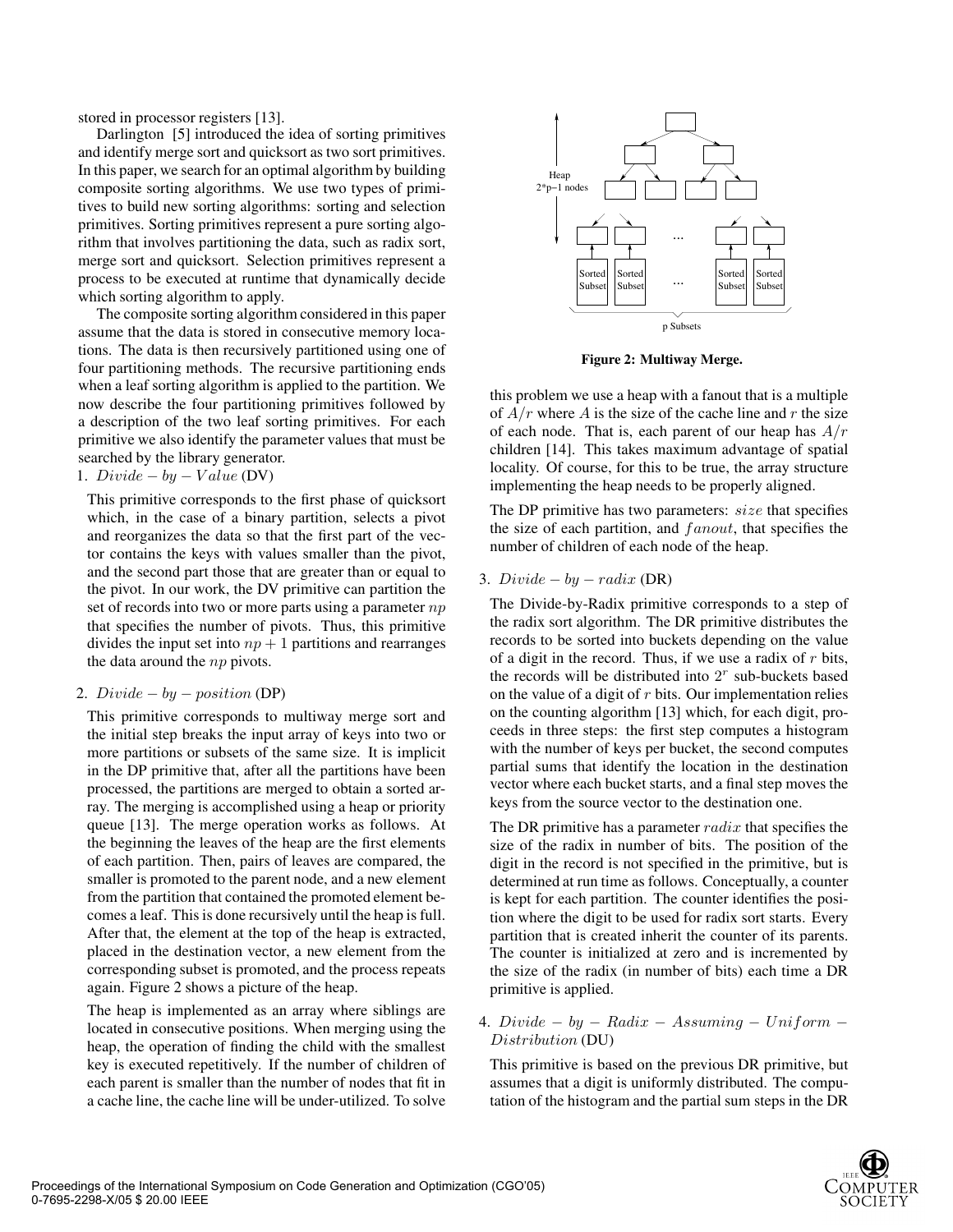primitive are used to determine the number of keys of each possible value and reserve the corresponding space in the output vector. However, these steps (in particular computing the histogram) are very costly. To avoid this overhead, we can assume that a digit is uniformly distributed and that the number of keys for each possible value is the same. Thus, with the DU primitive, when sorting an input with n keys and a radix of size r, each sub-bucket is assumed to contain  $\frac{n}{2^r}$  keys. In practice, some sub-buckets will overflow the space reserved, because the distribution of the input vector is not totally uniform. However, if the overhead to handle the cases when there is overflow is less than the overhead to compute the histogram and the accumulation step, the DU primitive will run faster than the DR one. As in DR, the DU primitive has a radix parameter.

Apart from these primitives we also have recursive primitives that will be applied until the partition is sorted. We call them leaf primitives.

#### 5. Leaf – Divide – by – Value (LDV)

This primitive specifies that the DV primitive must be applied recursively to sort the partitions. However, when the size of the partition is smaller than a certain threshold, this LDV primitive uses an in-place register sorting algorithm to sort the records in that partition. LDV has two parameters: np, which specifies the number of pivots as in the DV primitive, and threshold, which specifies the partition size below which the register sorting algorithm is applied.

### 6. Leaf – Divide – By – Radix (LDR)

This primitive specifies that the DR primitive is used to sort the remaining subsets. LDR has two parameters: radix and threshold. As in LDV, the threshold is used to specify the size of the partition where the algorithm switches to register sorting.

Notice that although the number and type of sorting primitives could be different, we have chosen to use these six because they represent the pure algorithms that obtained better results in our experiments. Other sorting algorithms such as shell sort never obtained the performance of the sorting algorithms selected here. However, they could be included in our framework.

All the sorting primitives have parameters whose most appropriate value will depend on architectural features of the target machine. Consider, for example, the DP primitive. The size parameter is related to the size of the cache, while the  $fanout$  is related to the number of elements that fit in a cache line. Similarly, the  $np$  and  $radix$  of the DV and DR primitives are related to the cache size. However, the precise value of these parameters cannot be easily determined a priori. For example, the relation between  $np$  and the cache size is not straightforward, and the optimal value may also vary depending on the number of keys to sort. The parameter threshold is related to the number of registers.

In addition to the sorting primitives, we also use selection primitives. The selection primitives are used at runtime to determine, based on the characteristics of the input, the sorting primitive to be applied to each sub-partition of a given partition. Based on the results shown in Figure 1, these selection primitives were designed to take into account the number of records in the partition and/or their standard deviation. These selection primitives are:

1. Branch  $- by - Size$  (BS)

As shown in Figure 1, the number of records to sort is an input characteristic that determines the relative performance of our sorting primitives. This BS primitive is used to select different paths based of the size of the partition. Thus, this BS primitive, has one or more  $(size_1, size_2, ...)$ parameters to choose the path to follow. The size values are sorted and used to select  $n + 1$  possibilities (less than  $size_1$ , between  $size_1$  and  $size_2$ , ..., larger than  $size_n$ ).

#### 2. Branch  $- by - Entropy$  (BE)

Besides the size of the partition, the other input characteristic that determines the performance of the above sorting primitives is the standard deviation. However, instead of using the standard deviation to select the different paths to follow we use, as was done in [14], the notion of entropy from information theory.

There are several reasons to use entropy instead of standard deviation. Standard deviation is expensive to compute since it requires several floating point operations per record. Although, as can be seen in Figure 1, the standard deviation is the factor that determines when CC-radix is the best algorithm, in practice the behavior of CC-radix depends, more than on the standard deviation of the the records to sort, on how much the values of each digit are spread out. The entropy of a digit position will give us this information. CC-radix sort distributes the records according to the value of one of the digits. If the values of this digit are spread out, the entropy will be high and the sizes of resulting sub-buckets will be close to each other, and, as a result, all the sub-buckets will be more likely to fit in the cache. Consequently, each sub-bucket could be completely sorted with few cache misses. If, however, the entropy is low, most of the records will end up in the same sub-bucket, which increase the likelihood that one or more sub-buckets will not fit in cache. Sorting these sub-buckets could require many cache misses.

To compute the entropy, at runtime we need to scan the input set and compute the number of keys that have a particular value for each digit position. For each digit, the entropy is computed as  $\sum_i -P_i * \log_2 P_i$ , where  $P_i = c_i/N$ ,  $c_i$  is the number of keys with value *i* in that digit and  $c_i$  is the number of keys with value i in that digit, and  $N$  is the total number of keys. The result is a vector of entropies, where each element of the vector represents the entropy of a digit position in the key. We then compute an entropy scalar value  $S$ , as the inner product of the

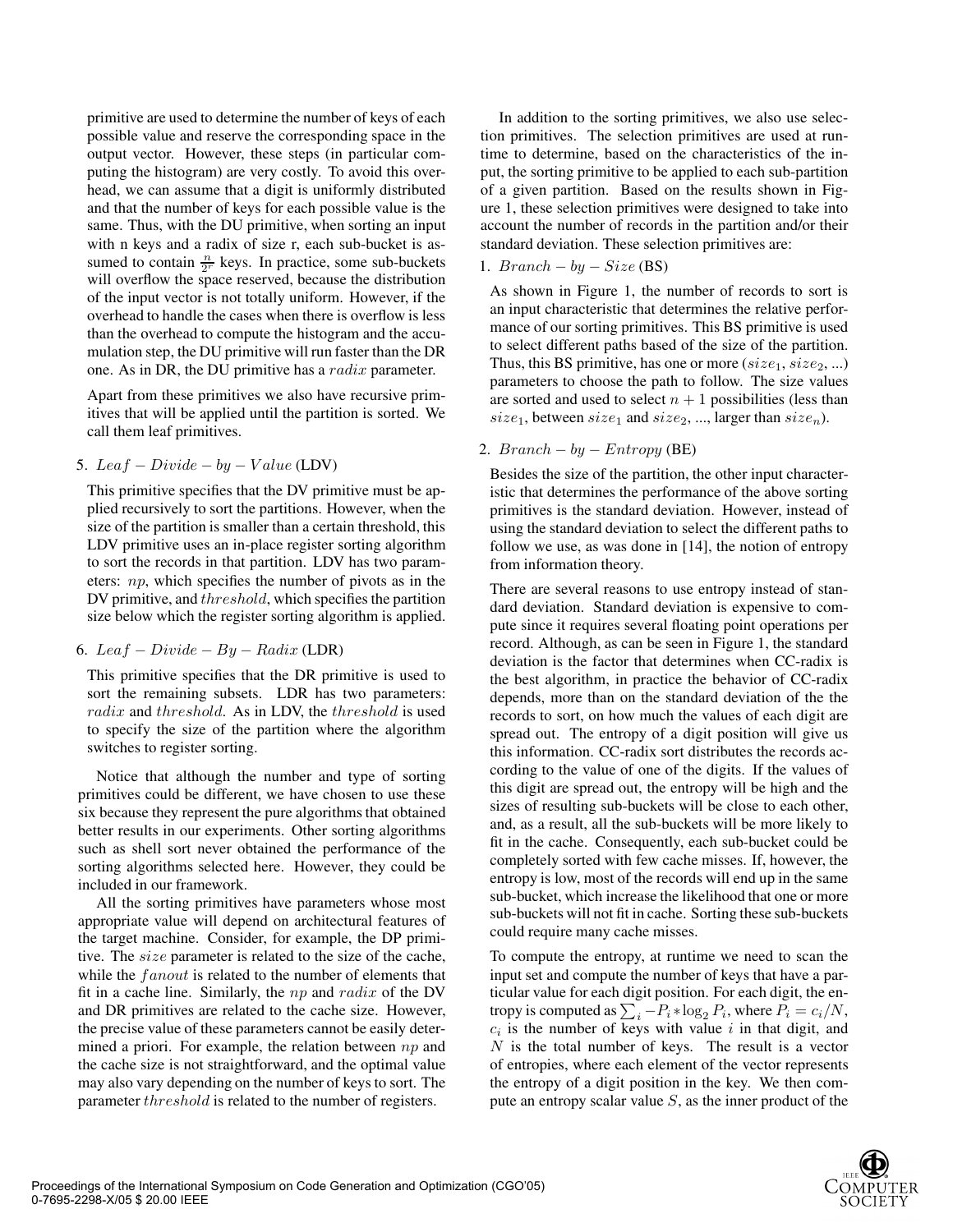computed entropy vector  $(E_i)$  and a weight vector  $(W_i)$ :  $S = \sum_i E_i * W_i$ . The resulting S value is used to se-<br>lect the path to proceed with the sorting. The scalar enlect the path to proceed with the sorting. The scalar entropy value and the weight vector are the parameter values needed for this primitive. The weight vector measures the impact of each digit on the performance of radix sort. During the training phase, it can be updated with the performance data using the Winnow algorithm. More details can be found in [14].

| Type      | Prim. | Parameters                                              |  |  |  |
|-----------|-------|---------------------------------------------------------|--|--|--|
|           | DV    | <i>np</i> , number of pivots                            |  |  |  |
|           | DP    | size, partition size                                    |  |  |  |
|           |       | <i>fanout</i> of the heap                               |  |  |  |
| Sorting   | DR    | <i>radix</i> size in bits                               |  |  |  |
|           | DU    | <i>radix</i> size in bits                               |  |  |  |
|           | LDV   | <i>np</i> , number of pivots                            |  |  |  |
|           |       | <i>threshold</i> for in-place register sort             |  |  |  |
|           | I DR  | <i>radix</i> size in bits                               |  |  |  |
|           |       | <i>threshold</i> for in-place register sort             |  |  |  |
|           | ВS    | <i>n</i> , there are $n + 1$ branches                   |  |  |  |
| Selection |       | size, <i>n</i> size-thresholds for the $n + 1$ branches |  |  |  |
|           | ВE    | <i>n</i> , there are $n + 1$ branches                   |  |  |  |
|           |       | $entropy, n$ scalar-entropy-value-thresholds            |  |  |  |
|           |       | for the $n + 1$ branches and the weight vector.         |  |  |  |

#### **Table 1: Summary of primitives and their parameters.**

The primitives and their parameters are listed in Table 1. We will use the eight primitives presented here (six sorting primitives and two selection primitives) to build sorting algorithms. Figure 3 shows an example where different sorting algorithms are encoded as a tree of primitives. Figure 3- (a) shows the encoding corresponding to a pure radix sort algorithm, where all the partitions are sorted using the same radix of  $2<sup>5</sup>$ . Our DR primitive sorts the data according to the value of the left-most digit that has not been processed yet. Figure 3-(b) shows the encoding of an algorithm that first partitions according to the value of the left-most base  $2<sup>8</sup>$  digit and then sorts each resulting bucket using radix sort with radix size of either  $2<sup>4</sup>$  or  $2<sup>8</sup>$  depending on the number of records of each of the buckets produced by the top level radix sort. Radix  $2<sup>4</sup>$  is used when the number of records is less than  $S1$  and  $2<sup>8</sup>$  otherwise. Notice that when the resulting partition has fewer than 16 elements the in-place register sorting algorithm is applied. Figure 3-(c) shows the encoding of a more complex algorithm. The input set is initially partitioned into subsets of 32K elements each. For each partition, the entropy is computed as explained above and, based on the computed value, a different algorithm is applied. If the entropy is less than  $V1$ , a quicksort is applied. This quicksort turns into an in-place register sorting when the partition contains 8 or fewer elements. If the entropy is more than  $V2$  (with  $V2 > V1$ ) a radix sort using radix  $2^8$ is applied. Otherwise, if the entropy is between  $V1$  and  $V2$ , another selection is made based on the size of the partition. If the size is less than  $S1$ , a radix sort with radix  $2^8$  is applied. Otherwise a three-way quicksort is applied. At the

end, each subset is sorted, but they need to be sorted among themselves. For that, the initial subsets are merged using a heap like the one in Figure 2, with a  $fanout$  of 4, which is the parameter value of the DP primitive.



**Figure 3: Tree based encoding of different sorting algorithms.** The primitives we are using cannot generate all possible sorting algorithms, but by combining them they can build a much larger space of sorting algorithms than that containing only the traditional pure sorting algorithms like quicksort or radix sort. Also, by changing the parameters in the sorting and selection primitives, we can adapt to the architecture of the target machine and to the characteristics of the input data.

#### **3 Gene Sort**

In this section we explain the use of genetic algorithms to optimize sorting. We first explain why we believe that genetic algorithms are a good search strategy and then we explain how to use them.

#### **3.1 Why Use Genetic Algorithms?**

Traditionally, the complexity of sorting algorithms has been studied in terms of the number of comparisons executed assuming a specific distribution of the input, such as the uniform distribution [13]. The studies assume that the time to access each element is the same. This assumption, however, is not true in today's processors that have a deep cache hierarchy and complex architectural features. Since there are no analytical models of the performance of sorting algorithms in terms of architectural features of the machine, the only way to identify the best algorithm is by searching.

Our approach is to use genetic algorithms to search for an optimal sorting algorithm. The search space is defined by composition of the *sorting and selection primitives* described in Section 2 and the *parameter values* of the primitives. The objective of the search is to identify the hierarchical sorting that better fits the architectural features of the machine and the characteristics of the input set.

There are several reasons why we have chosen genetic algorithms to perform the search.

• Using the primitives in Section 2, the sorting algorithms can be encoded as a tree in Figure 3. Genetic algorithms can be easily used to search in this space for the most appropriate tree shape and parameter values.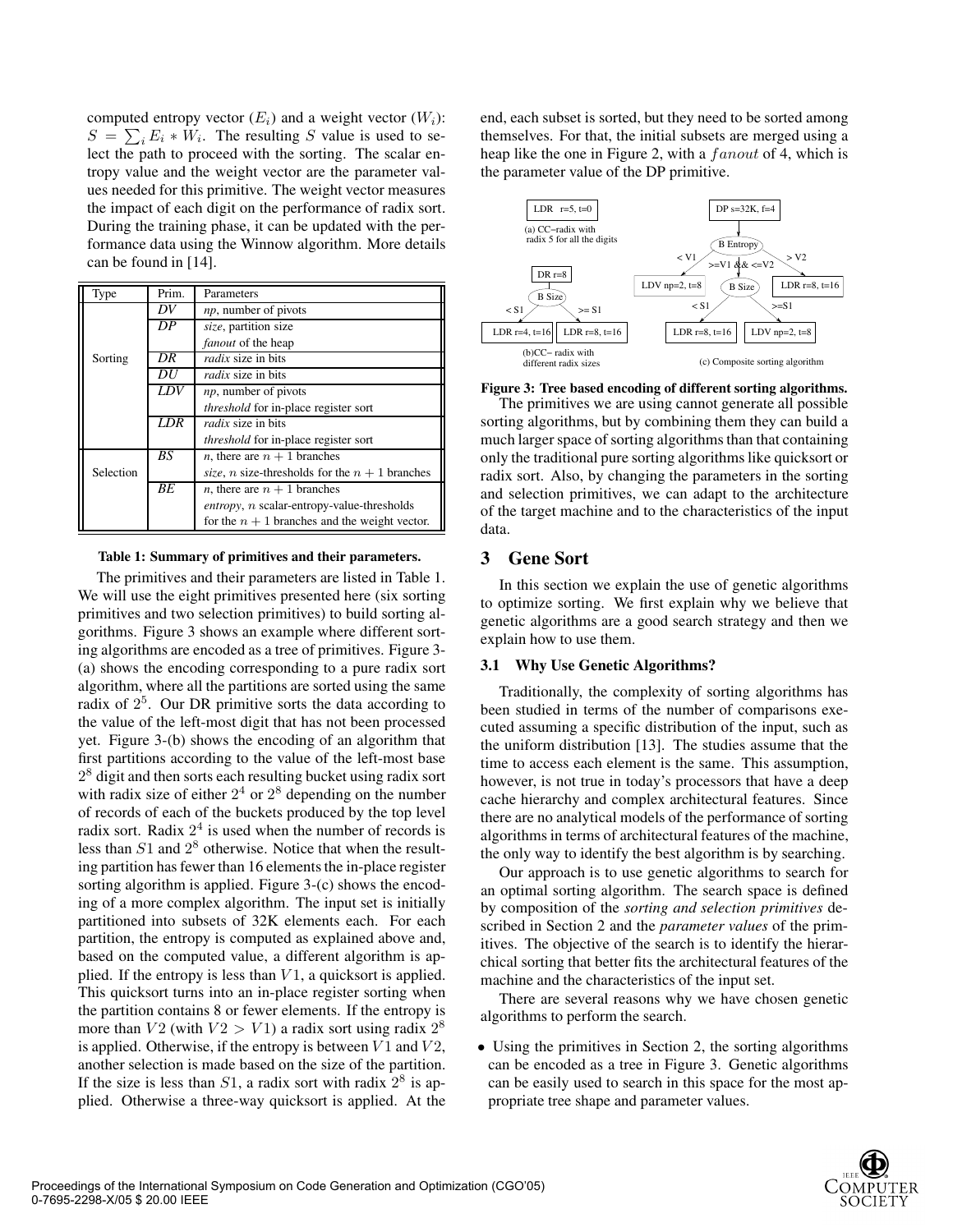- The search space of sorting algorithms that can be derived using the eight primitives in Section 2 is too large for exhaustive search.
- Genetic algorithms preserve the best subtrees and give those subtrees more chances to reproduce. Sorting algorithms can take advantage of this since a sub-tree is also a

sorting algorithm.<br>In our case, genetic programming maintains a population of tree genomes. Each tree genome is an expression that represents a sorting algorithm. The probability that a tree genome is selected for reproduction (called crossover) is proportional to its level of fitness. The better genomes are given more opportunities to produce offsprings. Genetic programming also randomly mutates some expressions to create a possibly better genome.

#### **3.2 Optimization of Sorting with Genetic Algorithms**

### **3.2.1 Encoding**

As discussed above we use a tree based schema where the nodes of the tree are sorting and selection primitives.

### **3.2.2 Operators**

Genetic operators are used to derive new offsprings and introduce changes in the population. Crossover and mutation are the two operators that most genetic algorithms use. Crossover exchanges subtrees from different trees. Mutation operator applies changes to a single tree. Next, we explain how we apply these two operators.

#### **Crossover**

The purpose of crossover is to generate new offsprings that have better performance than their parents. This is likely to happen when the new offsprings inherit the best subtrees of the parents. In this paper we use single-point crossover and we choose the crossover point randomly. Figure 4 shows an example of single-point crossover.



#### **Mutation**

Mutation works on a single tree where it produces some changes and introduces diversity in the population. Mutation prevents the population from remaining the same after any particular generation [1]. This approach, to some extent, allows the search to escape from local optima. Mutation changes the parameter values hoping to find better ones. Our mutation operator can perform the following changes:

1. Change the values of the parameters in the sorting and selection primitive nodes. The parameters are changed randomly but the new values are close to the old ones.

- 2. Exchange two subtrees. This type of mutation can help in cases like the one shown in Figure 5-(a) where a subtree that is good to sort sets of less than 4M records is being applied to larger sets. By exchanging the subtrees we can correct this type of misplacement.
- 3. Add a new subtree. This type of mutation is helpful when more partitioning is required along one path of the tree. Figure 5-(b) shows an example of this mutation.
- 4. Remove a subtree. Unnecessary subtrees can be deleted with this operation.



(a) (b) **Figure 5: Mutation operator. (a)-Exchange subtrees. (b)-Add a new subtree.**

#### **3.2.3 Fitness Function**

The fitness function determines the probability of an individual to reproduce. The higher the fitness of an individual, the higher the chances it will reproduce and mutate.

In our case, performance will be used as the fitness function. However, the following two considerations have been taken into account in the design of our fitness function:

- 1. We are searching for a sorting algorithm that performs well across all possible inputs. Thus, the average performance of a tree is its base fitness. However, since we also want the sorting algorithm to consistently perform well across inputs, we penalize trees with a variable performance by multiplying the base fitness by a factor that depends on the standard deviation of its performance when sorting the test inputs.
- 2. In the first generations, the fitness variance of the population is high, That is, a few sorting trees have a much better performance than the other ones. If our fitness function was directly proportional to the performance of the tree, most of the offsprings would be the descendants of these few trees, since they would have a much higher probability to reproduce. As a result, these offsprings would soon occupy most of the population. This could result in premature convergence, which would prevent the system from exploring areas of the search space outside the neighborhood of the highly fit trees. To address this problem, our fitness function uses the performance order or rank of the sorting trees in the population. By using the performance ranking, the absolute performance difference between trees

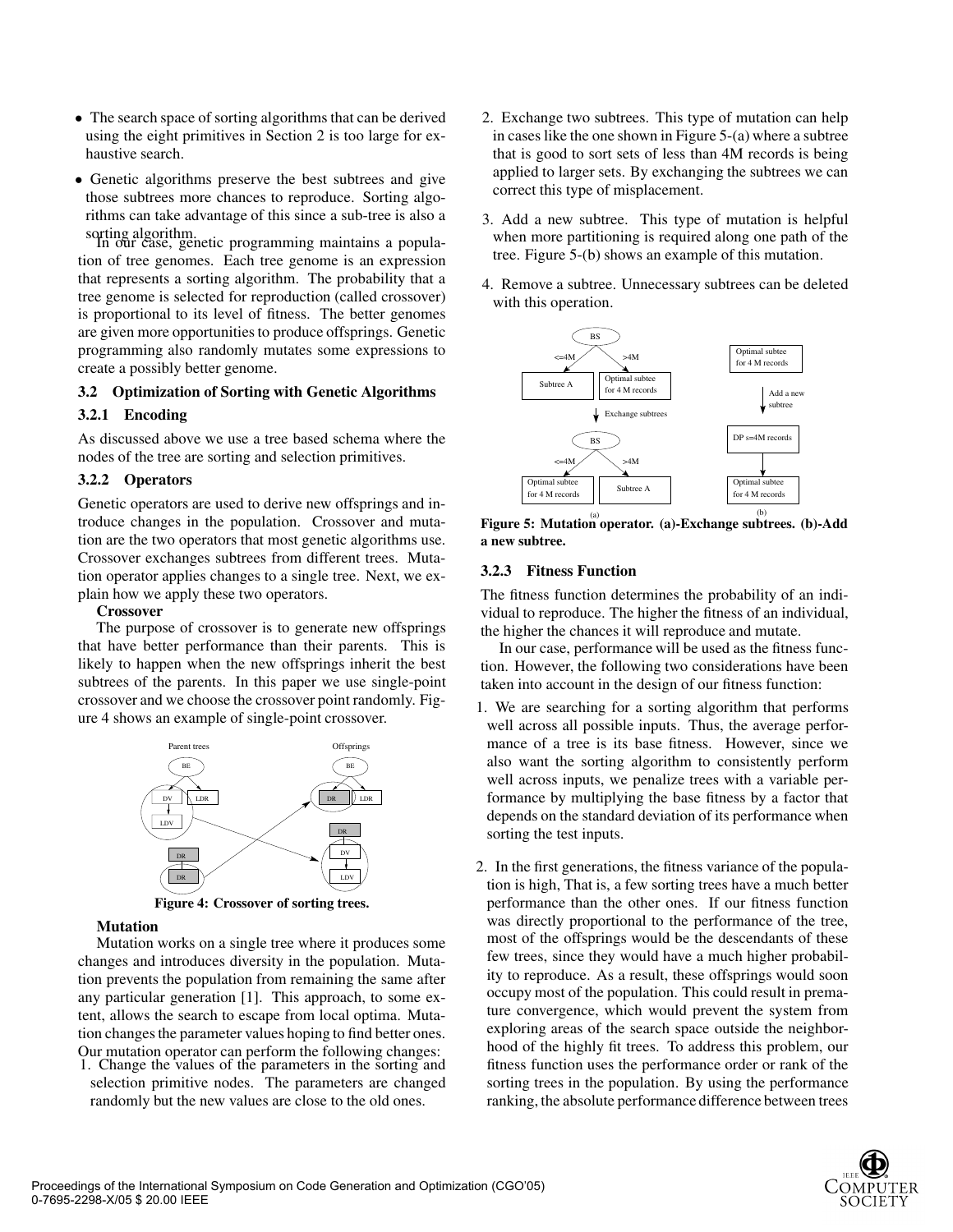### **Genetic Algorithm** {

 $P =$  Initial Population

While (stopping criteria is false) do {

- Apply mutation and crossover and generate set M of k individuals
- $\bullet$  P = P  $\cup$  M
- $\bullet$  S = Input sets with different sizes and different standard deviations
- Use each genome of P to sort each element of S
- Apply fitness function to remove the k least fit individuals from P.

}} **Figure 6: Genetic Algorithm**

is not considered and the trees with lower performance have more probability to reproduce than if the absolute performance value had been used. This avoids the problem of early convergence and of convergence to a local optimum.

### **3.2.4 Evolution Algorithm**

An important decision is to choose the appropriate evolution algorithm. The evolution algorithm determines how many offsprings will be generated, how many individuals of the current generation will be replaced and so on.

In this work we use a *steady-state* evolution algorithm. For each generation, only a small number of the least fit individuals in the current generation are replaced by the new generated offsprings. As a result, many of the individuals from the previous population are likely to survive.

Figure 6 shows the code for the steady-state evolution algorithm that we use to generate a sorting routine. Each generation, a fixed number of new offsprings will be generated through crossover and some individuals will mutate as explained above. The fitness function will be used to select the individuals to which the mutation and crossover operators are applied. Then, several input sets with different characteristics (standard deviation and number of records) will be generated and used to train the sorting trees of each generation. New inputs are generated for each iteration. The performance obtained by each sorting algorithm will be used by the fitness function to decide which are the least fit individuals and remove them from the population. The number of individuals removed is the same as the number generated. This way, the number of individuals remains constant across generations.

Several criteria can be chosen as stopping criteria such as stop after a number of generations, or stop when the performance has not improved more than a certain percentage in the last number of generations. The stopping criteria and initial population that we use will be discussed in the next section.

# **4 Evaluation of Gene Sort**

In this section we evaluate our approach of using genetic algorithms to optimize sorting algorithms. In Section 4.1 we discuss the environmental setup. Section 4.2 presents performance results, and Section 4.3 presents the sorting trees produced for each target platform and analyzes their characteristics.

### **4.1 Environmental Setup**

We evaluated our approach on seven different platforms: AMD Athlon MP, Sun UltraSparc III, SGI R12000, IBM Power3, IBM Power4, Intel Itanium 2, and Intel Xeon. Table 3 lists for each platform the main architectural parameters, the operating system, the compiler and the compiler options used for the experiments.

For the evaluation we follow the genetic algorithm in Figure 6. Table 2 summarizes the parameter values that we have used for the experiments. We use a population of 50 sorting trees, and we let them evolve using the steady-state algorithm for 100 generations. However, our experiments (not shown here because of lack of space) show that 30 generations suffice in most cases to obtain a stable solution.

| <b>Parameters for Genetic algorithm</b> |     |  |  |  |
|-----------------------------------------|-----|--|--|--|
| Population Size                         | 50  |  |  |  |
| #Generations                            | 100 |  |  |  |
| #Generated offsprings                   | 30  |  |  |  |
| <b>Mutation Rate Probability</b>        | 6%  |  |  |  |
| #Training input sets                    | 12  |  |  |  |

**Table 2: Parameters for one generation of the Genetic Algorithm.**

Our genetic algorithm searches for both the structure of the tree and the parameter values. Thus, a high replacement rate and a high mutation rate are necessary to guarantee that an appropriate parameter value can be reached through random evolution. We have chosen a replacement rate of 60% which for our experiments, means 30 new individuals are generated through crossover in each generation. The mutation operator changes the new offsprings with a probability of 6%. Also, 12 different input sets are generated in each generation and used to test the 80 sorting trees (50 parents  $+30$  offsprings).  $<sup>1</sup>$ </sup>

For the initial population we have chosen trees representing the pure sorting algorithms of CC-radix [11], quicksort [17], multiway merge [13], the adaptive algorithm that we presented in [14], and variations of these. In all the platforms that we tried the initial individuals were quickly replaced by better offsprings, although many subtrees of the initial population were still present in the last generations.

The times to generate the sorting routines vary from platform to platform, and range from 9 hours on the Intel Xeon to 80 hours on the SGI R12000.

# **4.2 Experimental Results**

In this Section we present the performance of sorting routines generated using genetic algorithms. In Section 4.2.1 we compare with other sorting routines and in

<sup>&</sup>lt;sup>1</sup>We have done experiments varying the parameter values for the genetic algorithm in Table 2, and the results obtained were very similar.

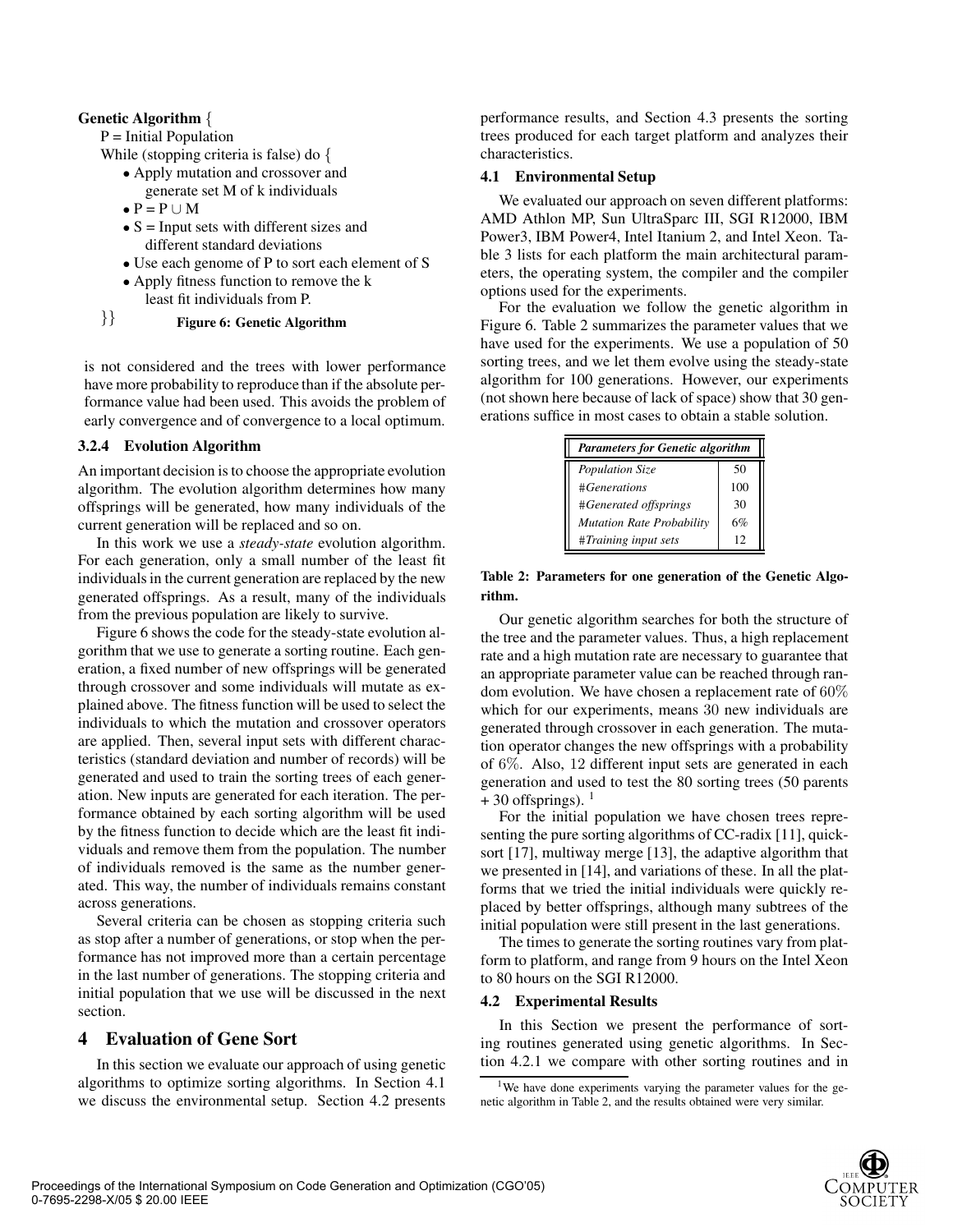|                      | AMD               | Sun             | SGI                | <b>IBM</b>      | <b>IBM</b>      | Intel             | Intel         |
|----------------------|-------------------|-----------------|--------------------|-----------------|-----------------|-------------------|---------------|
| CPU                  | Athlon MP         | UltraSparcIII   | R <sub>12000</sub> | Power3          | Power4          | Itanium 2         | P4 Intel Xeon |
| Frequency            | 1.2GHz            | 750MHz          | 300MHz             | 375Mhz          | 1.3GHz          | 1.5GHz            | 3GHz          |
| LId/LIi Cache        | 128KB             | 64KB/32KB       | 32KB/32KB          | 64KB/64KB       | 32KB/64KB       | 16KB/16KB         | 8KB/12KB (1)  |
| L <sub>2</sub> Cache | 256KB             | 1MB             | 4MB                | 8MB             | 1440KB          | 256KB (2)         | 512KB         |
| <b>Memory</b>        | 1GB               | 4 <sub>GB</sub> | 1GB                | 8GB             | $32$ GB         | 8GB               | 2GB           |
| OS.                  | RedHat9           | SunOS5.8        | IRIX64 v6.5        | AIX4.3          | AIX5.1          | RedHat7.2         | RedHat3.2.3   |
| Compiler             | $\text{gcc}3.2.2$ | Workshop cc 5.0 | MIPSPro cc 7.3.0   | Visual Age c v5 | Visual Age c v6 | $\text{gcc}3.3.2$ | $\gcd(3.4.1)$ |
| <i>Options</i>       | $-O3$             | -native $-xO5$  | $-O3 - TARG:$      | -O3 -bmaxdata:  | -O3 -bmaxdata:  | $-O3$             | $-O3$         |
|                      |                   |                 | platform=IP30      | 0x80000000      | 0x80000000      |                   |               |

**Table 3: Test Platforms. (1) Intel Xeon has a 8KB trace cache instead of a L1 instruction cache. (2) Intel Itanium2 has a 6MB L3.**

4.2.2 with commercial libraries such as INTEL MKL, C++ STL, and IBM ESSL.

### **4.2.1 Performance Results**

We used the genetic algorithm to generate a sorting algorithm to sort 32 bit integer keys. The algorithm has been tuned by sorting input data sets with sizes ranging from 8M to 16M keys, and standard deviations ranging from  $2^9$  to 223.

For the experiments in this Section, we sort records with two fields, a 32 bit integer key and a 32 bit pointer. We use this structure because, to minimize data movements of the long records typical of databases, sorting is usually performed on an array of tuples, each containing a key and a pointer to the original record [15, 18]. We assume that this array has been created before our library routines are called.

Figure 7 shows the performance of five different sorting algorithms: quicksort, CC-radix, multiway merge, the adaptive sort algorithm that we presented in [14], and the sorting algorithm generated using the genetic algorithm (*Gene Sort*). For CC-radix sort we use the implementation provided by the authors of [11]. For quicksort, multiway merge sort, and adaptive sort we use the implementations that we presented in [14]. Quicksort and multiway merge sort were automatically tuned to each architectural platform using empirical search to identify parameter values such as fanout or heap size. The adaptive algorithm sorts the input set using the "pure" algorithm that it predicts to be the best out of CC-radix sort, quicksort and multiway merge sort as described in [14]. *Gene Sort* is the algorithm generated using the approach presented in this paper

Figure 7 plots the execution time in microseconds  $(10^{-6})$ per key as the standard deviation changes from  $2^9$  to  $2^{23}$ . The test inputs used to collect the data in Figure 7 contained 14M records, and standard deviations of sizes  $4^n * 512$ , with n ranging from 0 to 8. These test inputs were different from the ones used during the training process. For each standard deviation, three different input sets with the same standard deviation were sorted using the five different sorting algorithms. The Figure plots the average of the three running times. Differences between these three running times were smaller than 3%. The test inputs have a normal distribution, which was also the distribution of the training inputs. How-



**Figure 7: Performance of sorting algorithms as the standard deviation changes**

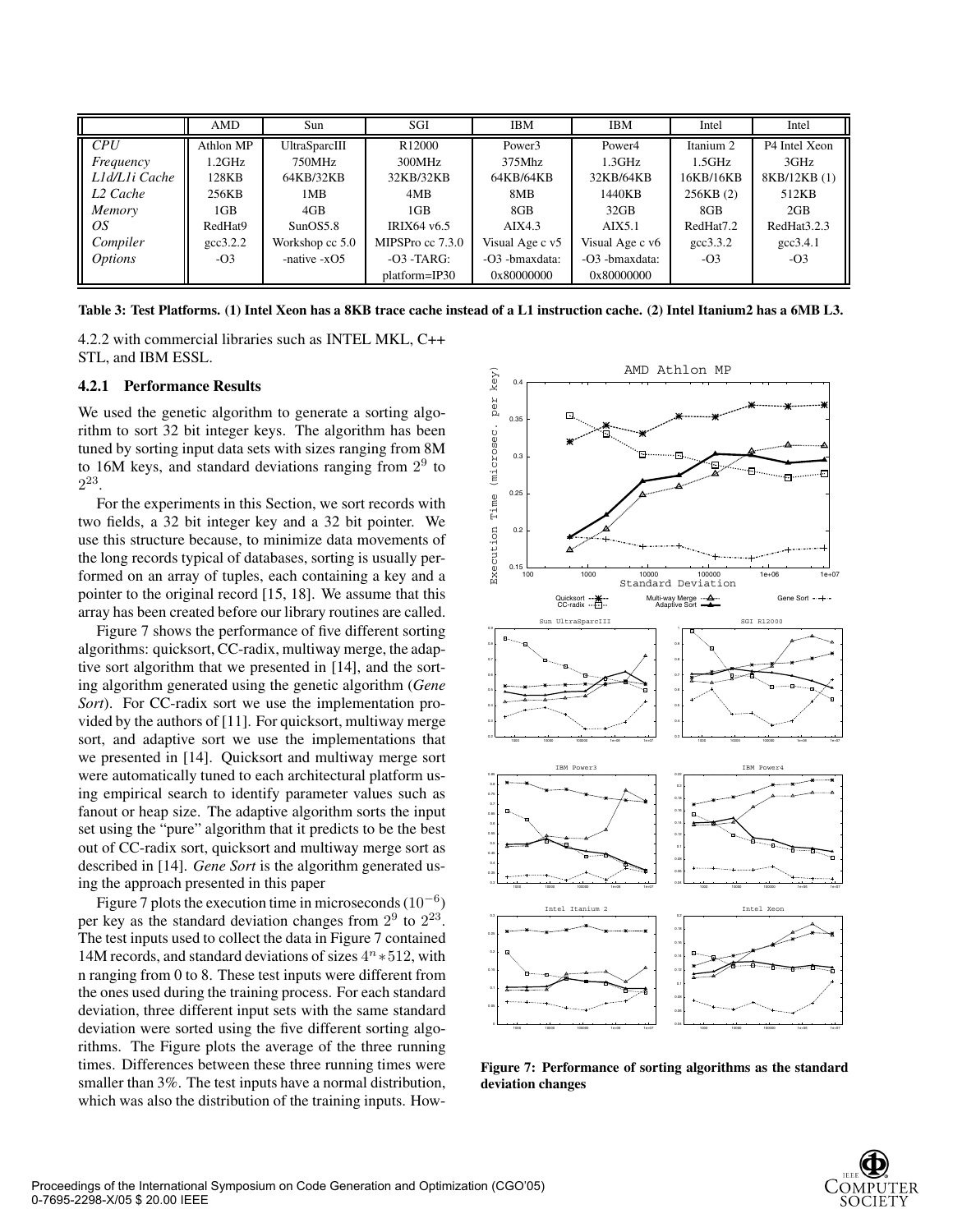ever, we have run experiments that show that the sorting routines in Figure 7 obtain similar performance when sorting inputs with uniform or exponential distribution. This agrees with the results that we reported in [14].

Figure 7 shows that *Gene Sort* usually performs much better than CC-radix, multiway merge, quicksort or the adaptive sort algorithm. Our adaptive algorithm presented in a previous work [14] predicts correctly the best algorithm among quicksort, CC-radix and multiway merge, but these algorithms usually perform worse than our *Gene Sort* and, as result, the adaptive algorithm cannot outperform the *Gene Sort*. Also, notice that the adaptive algorithm has some overhead over the predicted sorting algorithm since the prediction mechanism needs to compute the entropy of the input set. Our  $branch-by-entropy$  primitive also incurs this overhead, but as we will see in Section 4.3, in the end none of the algorithms found by our genetic algorithm used this primitive.

The performance of the *Gene Sort* is slightly worse (less than 7%) than some of the other algorithms in only three cases: on the AMD Athlon for very low values of standard deviation, and on the SGI R12000 and INTEL Itanium 2 for very high values of standard deviation. The fitness function of our genetic algorithm when searching for a general algorithm promotes the sorting algorithm that achieves the best average performance and shows little variation in the execution times (Section 3.2.3). Thus, the use of this fitness function may result in the selection of a sorting algorithm with slightly worse behavior for very low or very high standard deviation since they exhibit very different characteristics from most of the cases. However, our experimental results show that the *Gene Sort* algorithm performs very well across the board. Overall, on Athlon MP, which is the platform with the minimum improvement, the general sorting algorithm obtain a 27% average improvement. On the other platforms, the average improvement over the best of the three "pure" sorting algorithms is 35%.

#### **4.2.2 Performance comparison with commercial libraries**

In this Section we compare the performance of *Gene Sort* with the sorting routines from the Intel Math Kernel Library 7.0 (MKL), C++ STL and IBM ESSL version 3.2 (IBM Power3) and version 3.3 (IBM Power4). Execution times were measured by sorting inputs with 14M keys. On the IBM platforms (Power3 and Power4) we sort 32 bit integer keys. In the INTEL platforms (Itanium 2 and Xeon) we sort single precision floating point values since INTEL MKL does not sort integers. We can apply the radix based primitives to sort floating point values because using the IEEE 754 standard the relative order of two non-negative floating-point numbers is the same as the order of the bitstrings that represents them [9]. The keys to sort are located in consecutive positions of an array. For the experiments in this section, we did not include the pointers used in the previous section. We re-generated the sorting libraries to take

into account the differences (floating-point numbers for IN-TEL and no pointers).

Figure 8 shows the execution time of *Gene Sort*, INTEL MKL, C++ STL and IBM ESSL sorting routines (the line corresponding to Xsort will be discussed in the next section). For the INTEL platforms we also show quicksort, since the INTEL MKL implements quicksort. To simplify the plots we do not show results for the other sorting routines in Figure 7, but Gene Sort always performs better than any of them.

Gene Sort is faster than the C++ STL in both IBM Power 3 and Power 4. On the IBM Power 4, Gene Sort is much faster than the IBM ESSL sorting routine. However, on the IBM Power 3, the IBM ESSL sorting routine runs faster than Gene Sort. It is noticeable that the IBM ESSL sorting routine requires more cycles on the Power 4 than on the Power3 (170 versus 90 cycles per key). A possible explanation is that the IBM ESSL library was manually tuned for the Power3 and not for Power4. If our assumption is correct, this would show the disadvantage of manual tuning versus the automatic tuning used in our approach. Gene Sort, thanks to automatic tuning, performs about the same in both platforms, although it is outperformed by the IBM ESSL library in the Power3. In Section 5 we present a slightly different approach that generates the Xsort routine. As can be seen in Figure 8 Xsort is faster than any of the commercial libraries that we considered (including the IBM ESSL library in the Power 3). On the average, Xsort is 26% and 62% faster than the IBM ESSL in Power 3 and Power 4, respectively.

On the Intel Itanium 2 and Intel Xeon, our quicksort what was optimized using empirical search is faster than Intel MKL on the two platforms. C++ STL is marginally slower than our quicksort at most points on Intel Xeon but faster than our quicksort on Intel Itanium 2. However, C++ STL is much slower than our Gene Sort in both platforms. Xsort performs, on the average, 56% and 61% faster than the C++ STL in INTEL Itanium 2 and INTEL Xeon, respectively.

#### **4.3 Analyzing The Best Sorting Genomes**

Table 4 presents the best sorting genome found in the experiments of Section 4.2.1 for the Gene Sort routines in Figure 7. The string representation of the genome is of the form *(primitive parameters (child 1) (child 2)...)*, where parameters are those shown in Table 1. For example, *(dr 19 (ldr 13 20))* means apply radix sort with radix 19, and then radix sort with a radix 13 and threshold 20 to apply inplace register sort ( see Section 2).

An analysis of the results in Table 4, leads us to two main observations: 1) The radix based primitives  $Divide$  $by - Radix$  (DR) and  $Dive - by - Radix - Assuming Uniform - Distribution (DU)$  are the most frequently used primitives. First, the data are partitioned using radix sort with a large radix (15 or larger). Then, they are partitioned again using radix sort with smaller radix. 2) Selection primitives are rare, and only the  $Branch - By - Size$ 

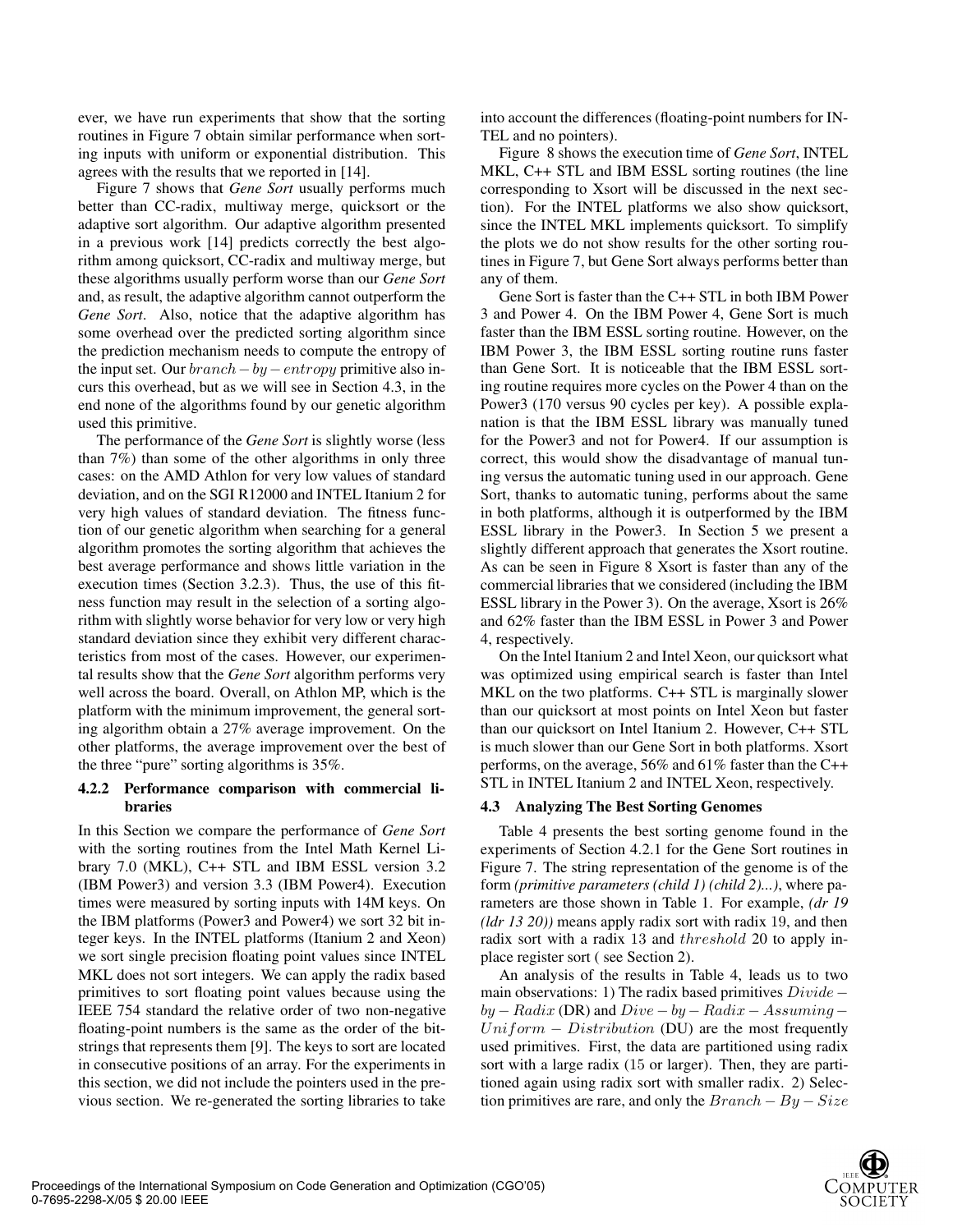| AMD Athlon MP | Sun UltraSparcIII | <b>SGI R12000</b> | <b>IBM</b> Power3      | <b>IBM</b> Power4                                           | Intel Itanium 2 | Intel Xeon                                                 |
|---------------|-------------------|-------------------|------------------------|-------------------------------------------------------------|-----------------|------------------------------------------------------------|
| (dr 15(dr 9)  | (dr 19(du 6       | (dr 17(dr 6       | $(dr 19$ $(ldr 13 20)$ | (dr 16(bs 1186587)                                          | (dp 2464114)    | (dr 17 (bs 1048576)                                        |
| (ldr 5 20))   | (ldr 7 20))       | (ldr 9 5))        |                        | $(\text{Idr } 5 \, 20)$ (du 3( $(\text{Idr } 13 \, 20)$ ))) | (ddr 5 20)      | $(\text{Idr } 5 \, 20)$ (du 6 ( $\text{Idr } 9 \, 20$ ))), |

**Table 4: Gene Sort algorithm for each platform.**

(BS) primitive appear in IBM Power 4 and Intel Xeon. The  $Branch - By - Entropy$  (BE) primitive does not appear.

We are unable to verify that the sorting genomes in Table 4 are the optimal ones for each platform, since the search space is so large that exhaustive search is not possible. However, we conducted some experiments reported next, to investigate the optimality of the algorithm found.

We did a sensitivity study to verify that the parameters found are the optimal ones. We have taken the sorting genome for the AMD Athlon MP and IBM Power 3 in Table 4 and we have modified them by changing the radix size. When changing the radix size of the first radix our results show that the radix size selected by our genetic algorithm is the one that runs faster, although it may sometimes incur higher cache or TLB misses. Experiments fixing the first radix and changing the value of the second radix also showed that the parameter selected by our genetic algorithm for this second radix was indeed the best. So, it appears that our approach effectively finds the best parameter values at least for the radix based algorithms and the platforms that we examined.

The observation that selection primitives are rare in the sorting algorithms indicates that our genetic algorithm generates code that is unable to adapt to the standard deviation of the input data set. To study how much performance would improve if the generated code would have such adaptation, we modified our system to generate a classifier system.

# **5 Classifier Sorting**

In this Section we outline how to use genetic algorithms to generate a classifier system [3, 16, 22] for sorting routines that are suited for different regions of the input space. When generating a classifier the selection of a genome in a region of the input space does not depend on the performance of the genome in a different region.

A classifier system consists of a set of rules. Each rule has two parts, a condition and an action. A condition is a string that encodes certain characteristics of the input, where each element of the string can have three possible values: "0", "1", and "\*" (don't care). Similarly, the input characteristics are encoded with a bit string of the same length. If  $i$  and  $c$  are the input bit string and the condition string respectively, we can define the function  $match(p, c)$ as follows:

$$
match(i, c) = \begin{cases} true, & \forall (j)i_j = c_j \lor c_j = ' *' \\ false, & otherwise \end{cases}
$$

If  $match(i, c)$  is true, the action corresponding to the condition bit string  $c$  will be selected. A fitness prediction



**Figure 8: Performance comparison with commercial libraries.**

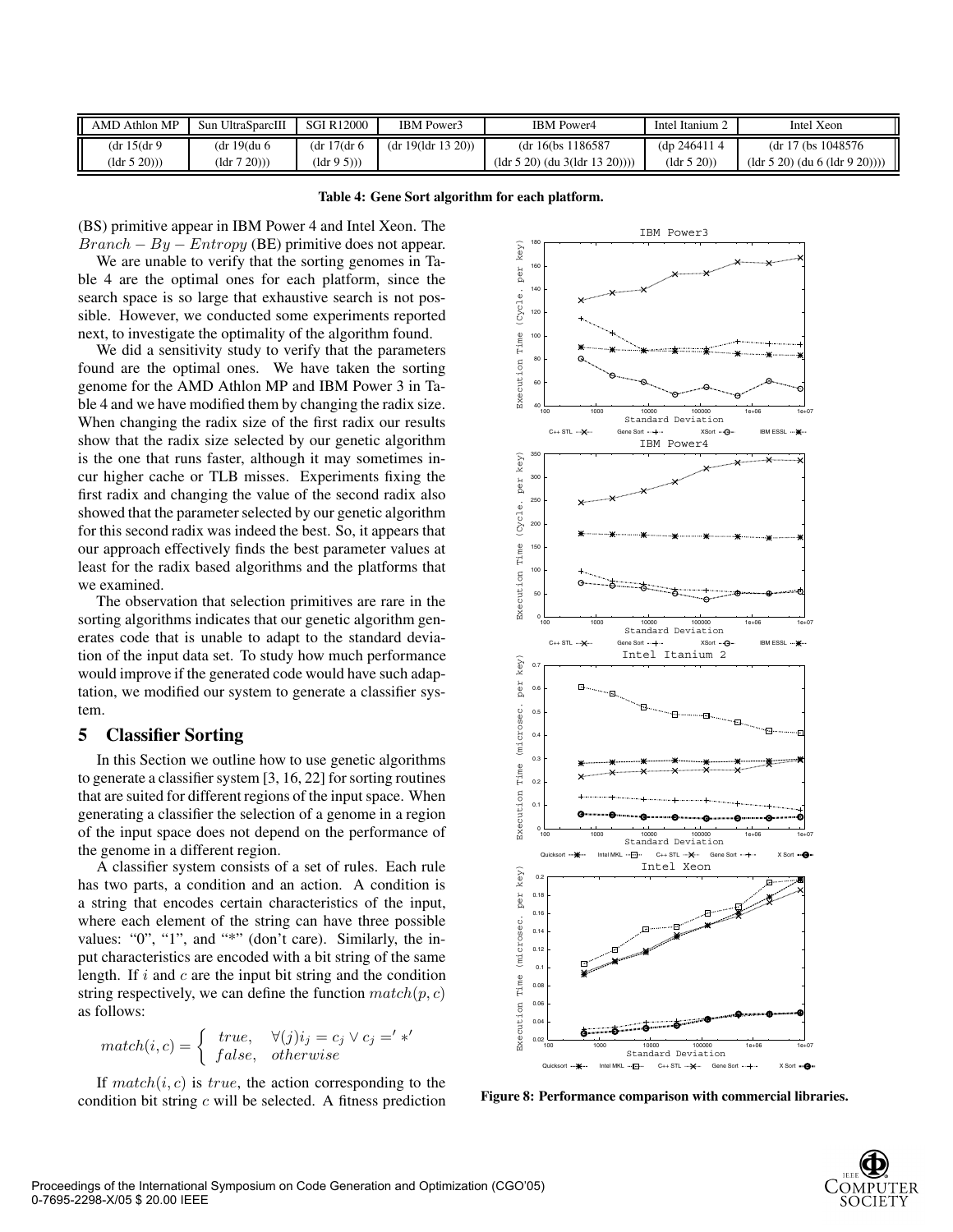is associated with each rule. For a given input string, there can be multiple matching rules. The rule with the highest predicted fitness will be chosen to act on the input. With the "\*" in the condition string, two or more input strings can share the same action. Next we explain how the classifier system is tuned for each platform and input.

#### **5.1 Representation**

As we explained in [14] and outlined in Section 2, performance of sorting depends on the number of keys  $N$  and the entropy of each digit  $E_i$ . Thus, the condition bit string has to encode the different values of these two input characteristics. The number of bits used to encode the input characteristics in the condition bit string will depend on the impact on the performance of each input parameter. So, the more the impact an input parameter has on performance the higher the number of bits that should be used to encode that input parameter.

Our experimental results show that the entropy has a higher impact on performance than the number of keys. As a result, we decided to use two bits to encode the number of keys and four bits to encode the entropy of each digit. Thus, if we assume that  $N$  can range from 4M to 16M, the encoding differentials between four regions of length 3M each.

The algorithm selection is done using the rule matching mechanism. As a result, selection primitives are not longer needed to select the appropriate sorting primitives. Thus, the action part of a rule only consists of sorting plans without selection primitives. The sorting genome now has the form of a linear list, not a tree.

Given an input to sort, its input characteristics  $N$  and  $E$ will be encoded into the bit string i. All the conditions  $c_i$  in the rule set of the classifier system will be compared against the input bit string  $i$ . All the conditions matching the input bit string  $i$  constitute the match set  $M$ .

#### **5.2 Training**

We train the classifier system to learn a set of rules that cover the space of the possible input parameter values, discover the conditions that better divide the input space and tune the actions to learn the best genome to sort inputs with the characteristics specified in the condition. As before, during the training process inputs with different values of E and N are generated and sorted.

Given a training input, we have a match rule set, which are the set of rules where the condition matches the bit string encoding the input characteristics. We can generate new matching rules applying transformations to both the condition string and the action as described in Section 3.2.2.

We use a classifier fitness based on accuracy [3, 22]. In this type of classifier each rule has two properties, the predicted fitness and the accuracy of the prediction. During the training process, several inputs matching the condition bit string will be sorted using the sorting genome specified in the action part of the rule. The performance obtained will be used to update the accuracy and the predicted fitness. More details of how this algorithm works can be found in [3, 22].

#### **5.3 Runtime**

At the end of the training phase, we have a rule set. At runtime, the bit string encoding the input characteristics will be used to extract the match set. Out of these rules, the one with the highest predicted performance and accuracy will be selected, and the corresponding action will be the sorting algorithm used to sort the input. The runtime overhead includes the computation of the entropy to encode the input bit string and the scan of the rule set to select the best rule. In our experiments entropy is computed by sampling one out of four keys of the input. This overhead is negligible compared to the time required to sort input arrays of sizes  $(\geq 4M)$ .

#### **5.4 Experimental Results**



**Figure 9: Xsort versus Gene and Adaptive Sort.**